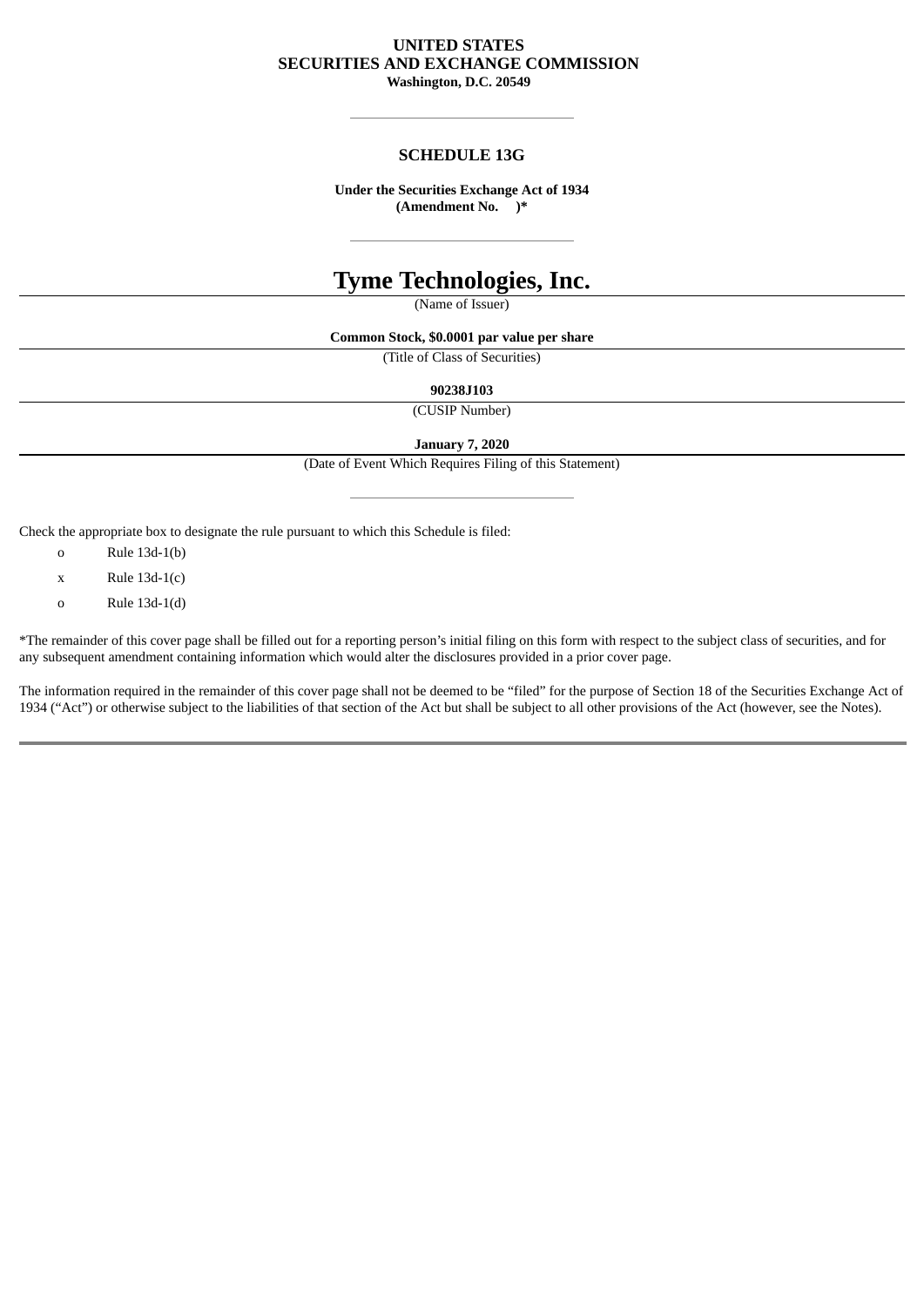| 1.                                                                                                 | Names of Reporting Persons.<br>Eagle Pharmaceuticals, Inc.                                                                                         |                                                     |  |  |
|----------------------------------------------------------------------------------------------------|----------------------------------------------------------------------------------------------------------------------------------------------------|-----------------------------------------------------|--|--|
| 2.                                                                                                 | Check the Appropriate Box if a Member of a Group (See Instructions)                                                                                |                                                     |  |  |
|                                                                                                    | (a)                                                                                                                                                | $\mathbf 0$                                         |  |  |
|                                                                                                    | (b)                                                                                                                                                | $\mathbf 0$                                         |  |  |
| 3.                                                                                                 | <b>SEC Use Only</b>                                                                                                                                |                                                     |  |  |
| 4.                                                                                                 | Delaware                                                                                                                                           | Citizenship or Place of Organization                |  |  |
|                                                                                                    | 5.                                                                                                                                                 | Sole Voting Power<br>$10,000,000$ shares $(1)$      |  |  |
| Number of<br><b>Shares</b><br><b>Beneficially</b><br>Owned by<br>Each<br>Reporting<br>Person With: | 6.                                                                                                                                                 | <b>Shared Voting Power</b><br>$\bf{0}$              |  |  |
|                                                                                                    | 7.                                                                                                                                                 | Sole Dispositive Power<br>$10,000,000$ shares $(1)$ |  |  |
|                                                                                                    | 8.                                                                                                                                                 | <b>Shared Dispositive Power</b><br>$\boldsymbol{0}$ |  |  |
| 9.                                                                                                 | Aggregate Amount Beneficially Owned by Each Reporting Person<br>10,000,000                                                                         |                                                     |  |  |
| 10.                                                                                                | Check if the Aggregate Amount in Row (9) Excludes Certain Shares (See Instructions) o                                                              |                                                     |  |  |
| 11.                                                                                                | Percent of Class Represented by Amount in Row (9)<br>$8.2\%(2)$                                                                                    |                                                     |  |  |
| 12.                                                                                                | Type of Reporting Person (See Instructions)<br>CO                                                                                                  |                                                     |  |  |
|                                                                                                    | (1) Consists of 10,000,000 shares of common stock that the Issuer issued and sold to Eagle Pharmaceuticals, Inc. pursuant to a Securities Purchase |                                                     |  |  |

Agreement, dated January 7, 2020 (the "*SPA*").

(2) This percentage is calculated based on 122,533,905 shares of common stock outstanding as of January 7, 2020, based upon a representation by the Issuer in the SPA, which was filed as Exhibit 10.1 to the Issuer's Form 8-K, filed on January 8, 2020.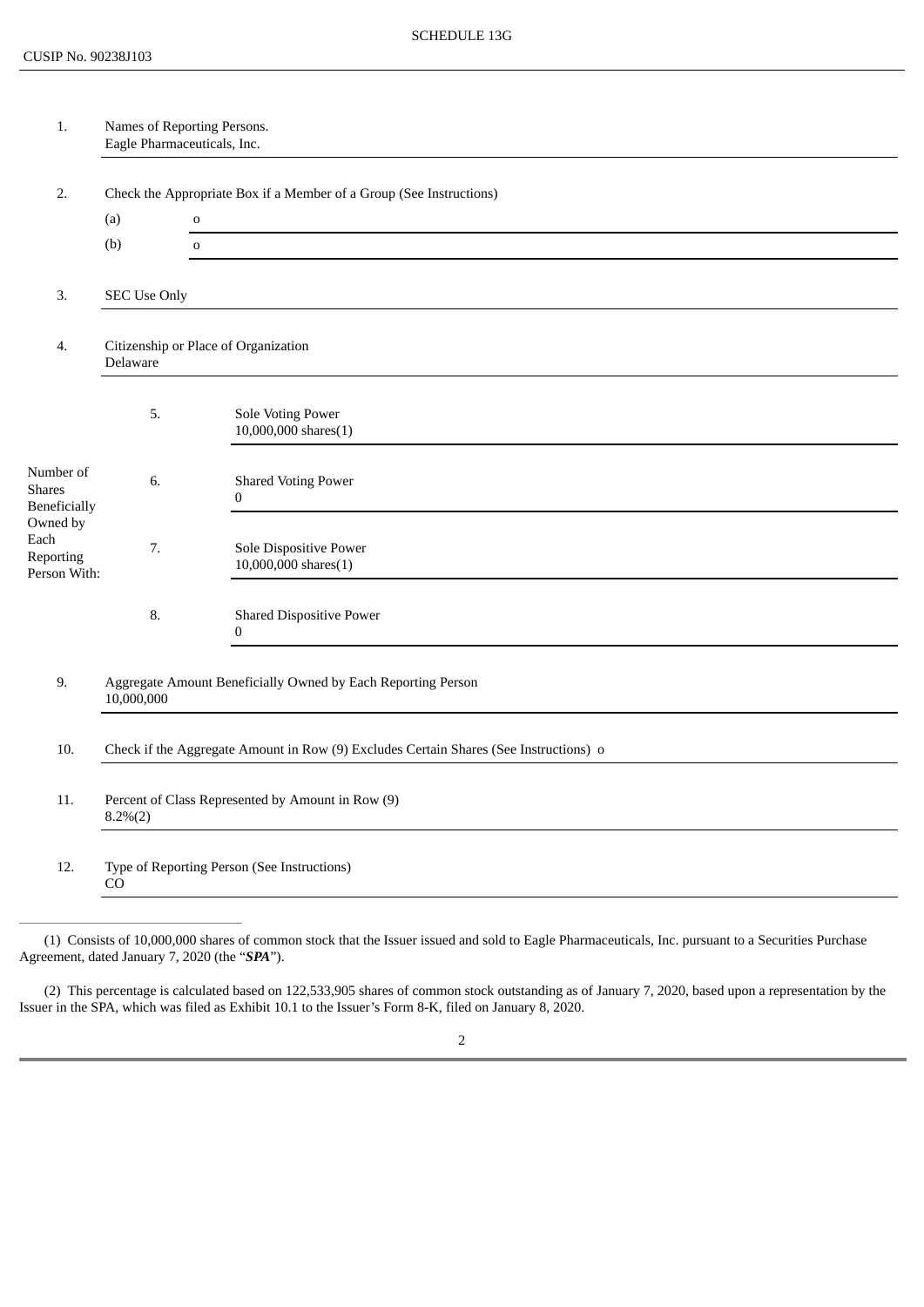**Item 1.**

|         | (a) |             | Name of Issuer:<br>Tyme Technologies, Inc.                                                                                                                                                   |  |
|---------|-----|-------------|----------------------------------------------------------------------------------------------------------------------------------------------------------------------------------------------|--|
|         | (b) |             | Address of Issuer's Principal Executive Offices:<br>17 State Street, 7th Floor<br>New York, NY 10004                                                                                         |  |
| Item 2. |     |             |                                                                                                                                                                                              |  |
|         | (a) |             | Name of Person Filing:<br>Eagle Pharmaceuticals, Inc.                                                                                                                                        |  |
|         | (b) |             | Address of Principal Business Office or, if none, Residence:<br>50 Tice Boulevard, Suite 315<br>Woodcliff Lake, NJ 07677                                                                     |  |
|         | (c) |             | Citizenship:<br>Delaware                                                                                                                                                                     |  |
|         | (d) |             | Title of Class of Securities:<br>Common Stock, \$0.0001 par value per share                                                                                                                  |  |
|         | (e) |             | <b>CUSIP Number:</b><br>90238J103                                                                                                                                                            |  |
|         |     |             |                                                                                                                                                                                              |  |
| Item 3. |     | $\mathbf 0$ | If this statement is filed pursuant to Rules 13d-1(b), or 13d-2(b) or (c), check whether the person filing is a:<br>Broker or dealer registered under section 15 of the Act (15 U.S.C. 780). |  |
|         | (a) |             |                                                                                                                                                                                              |  |
|         | (b) | 0           | Bank as defined in section 3(a)(6) of the Act (15 U.S.C. 78c).                                                                                                                               |  |
|         | (c) | o           | Insurance company as defined in section 3(a)(19) of the Act (15 U.S.C. 78c).                                                                                                                 |  |
|         | (d) | 0           | Investment company registered under section 8 of the Investment Company Act of 1940 (15 U.S.C. 80a-8).                                                                                       |  |
|         | (e) | 0           | An investment advisor in accordance with §240.13d-1(b)(1)(ii)(E);                                                                                                                            |  |
|         | (f) | o           | An employee benefit plan or endowment fund in accordance with §240.13d-1(b)(1)(ii)(F);                                                                                                       |  |
|         | (g) | 0           | A parent holding company or control person in accordance with $\S 240.13d-1(b)(1)(ii)(G);$                                                                                                   |  |
|         | (h) | 0           | A savings associations as defined in Section 3(b) of the Federal Deposit Insurance Act (12 U.S.C. 1813);                                                                                     |  |
|         | (i) | $\mathbf 0$ | A church plan that is excluded from the definition of an investment company under section $3(c)(14)$ of the Investment Company<br>Act of 1940 (15 U.S.C. 80a-3);                             |  |
|         | (j) | $\mathbf 0$ | A non-U.S. institution in accordance with $\S$ 240.13d-1(b)(1)(ii)(J); or                                                                                                                    |  |
|         | (k) | 0           | Group, in accordance with § 240.13d-1(b)(1)(ii)(K).                                                                                                                                          |  |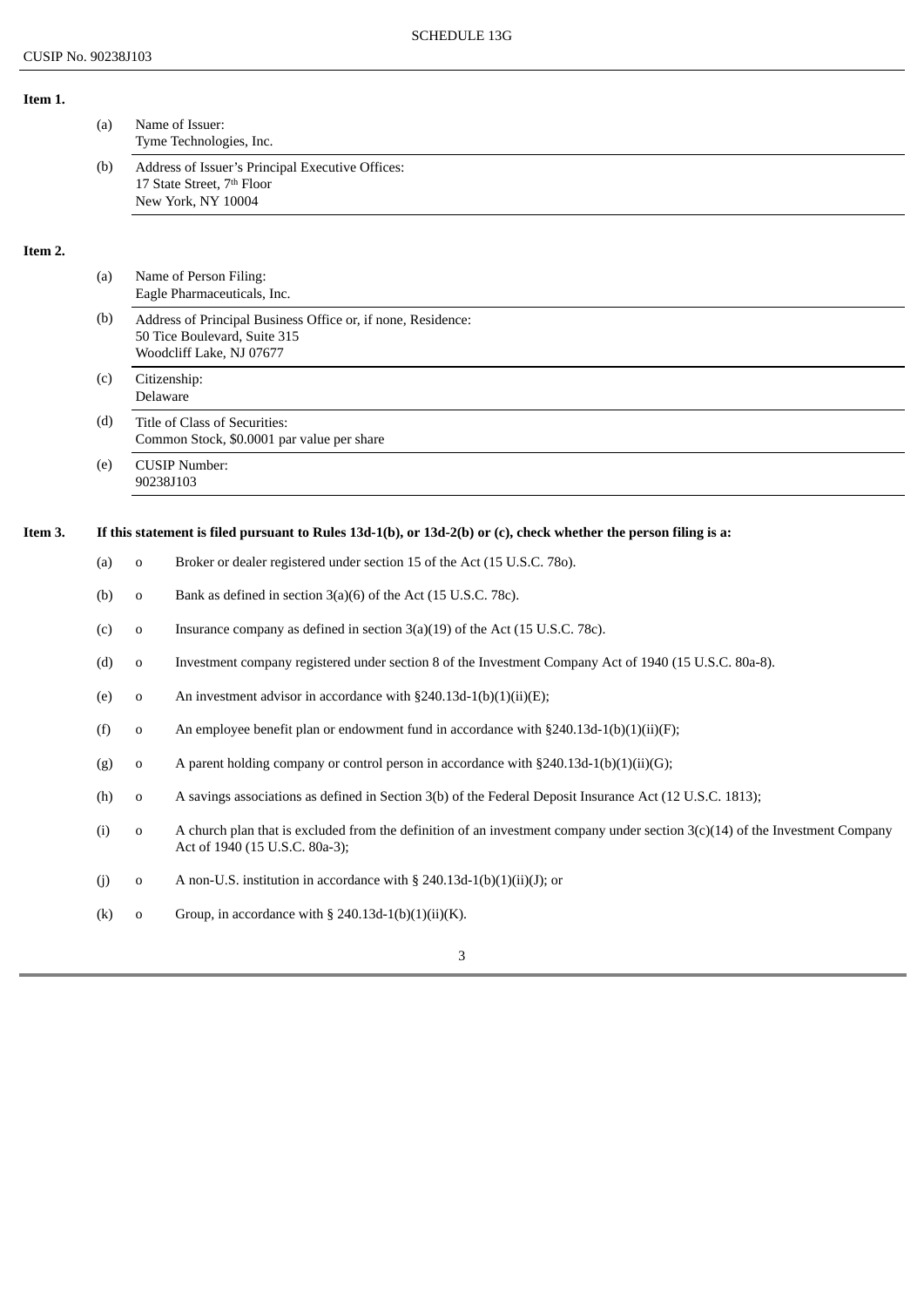### **Item 4. Ownership.**

The following information with respect to the ownership of the Common Stock of the Issuer by the Reporting Person is provided as of January 7, 2020:

- (a) Amount beneficially owned See Row 9 of cover page.
- (b) Percent of class: See Row 11 of cover page.
- (c) Number of shares as to which such person has:
	- (i) Sole power to vote or to direct the vote See Row 5 of cover page.
	- (ii) Shared power to vote or to direct the vote See Row 6 of cover page.
	- (iii) Sole power to dispose or to direct the disposition of See Row 7 of cover page.
	- (iv) Shared power to dispose or to direct the disposition of See Row 8 of cover page.

#### **Item 5. Ownership of Five Percent or Less of a Class.**

If this statement is being filed to report the fact that as of the date hereof the reporting person has ceased to be the beneficial owner of more than 5 percent of the class of securities, check the following o.

## **Item 6. Ownership of More than Five Percent on Behalf of Another Person.**

Not Applicable.

Item 7. Identification and Classification of the Subsidiary Which Acquired the Security Being Reported on By the Parent Holding **Company or Control Person.**

Not applicable.

### **Item 8. Identification and Classification of Members of the Group.**

Not applicable.

#### **Item 9. Notice of Dissolution of Group.**

Not applicable.